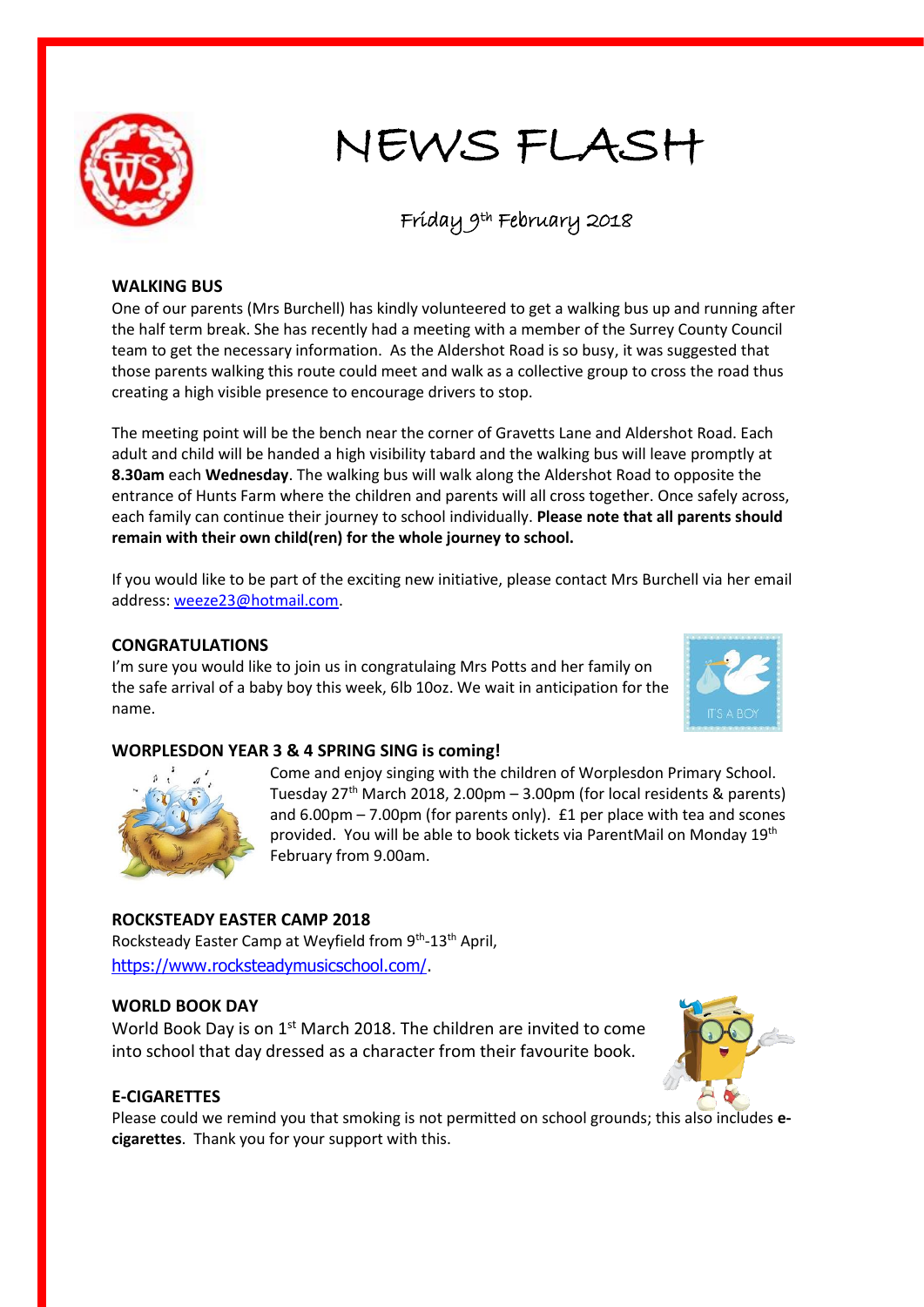#### **GUILDFORD BESOM CHARITY**

The Besom in Guildford is part of a national Christian charity that helps local Christians to make a difference in their community.



It provides a bridge between those who want to give time, money, skills or things and those who are in need. It ensures that what is given is used effectively. The service it provides is free.

Their focus is primarily on helping members of local churches give effectively to the vulnerable and those most in need in our local community.

They support with: new home starter packs, furniture, electrical goods, gardening, decorating, cleaning, food packs and Christmas hampers.

For more information contact [info@guildfordbesom.com,](mailto:info@guildfordbesom.com) 07929 037101 or www.besom.com/guildford.

### **STAFF CAR PARK**



We kindly ask if you are dropping off/picking up your child(ren) or a bag, snack etc, that you park on one of the residential roads and walk into school, as the staff car park is for **emergencies only**. Also, there is a charge to the school every time the gate is activated. As we are getting an increasing number of parents coming down the driveway, we ask for your co-operation, as you may be asked to reverse back out.

# **IMPORTANT DATES**



| <b>Date</b>             | <b>Content</b>                                 |
|-------------------------|------------------------------------------------|
| 19.2.18 (8.50am)        | Return to school                               |
| 19.2.18 (1.30pm-7.00pm) | Year 6 parents consultations                   |
| 20.2.18 (3.30pm-7.00pm) | Year 6 parents consultations                   |
| 21.2.18 (8.45am)        | Prayer Group in PAC                            |
| 1.3.18                  | World book day                                 |
| 2.3.18 (2.45pm)         | Doves class assembly                           |
| 2.3.18                  | Interim reports to parents                     |
| 7.3.18 (3.30pm-6.00pm)  | Rec, Year 1, 2, 3, 4 & 5 parents consultations |
| 8.3.18 (5.00pm-7.30pm)  | Rec, Year 1,2, 3, 4 & 5 parents consultations  |
| 8.3.18                  | Year 5 trip to Milestones Museum               |
| 9.3.18                  | PTA Mothers day sale                           |
| 14.3.18                 | Class photographs                              |
| 16.3.18 (2.45pm)        | Larks class assembly                           |
| 19.3.18-22.3.18         | Year 6 Mock SATS                               |
| 21.3.18 (8.45am)        | Prayer group in PAC                            |
| 23.3.18                 | Sports relief                                  |
| 23.3.18                 | Year 5 & 6 NSPCC workshops                     |
| 23.3.18 (2.45pm)        | Starlings class assembly                       |
| 27.3.18                 | Year 3 & 4 Spring sing                         |
| 29.3.18                 | Easter egg assembly & competition              |
| 29.3.18                 | PTA Easter Smartie tubes                       |
| 29.3.18 (1.45pm)        | Finish for Easter break                        |